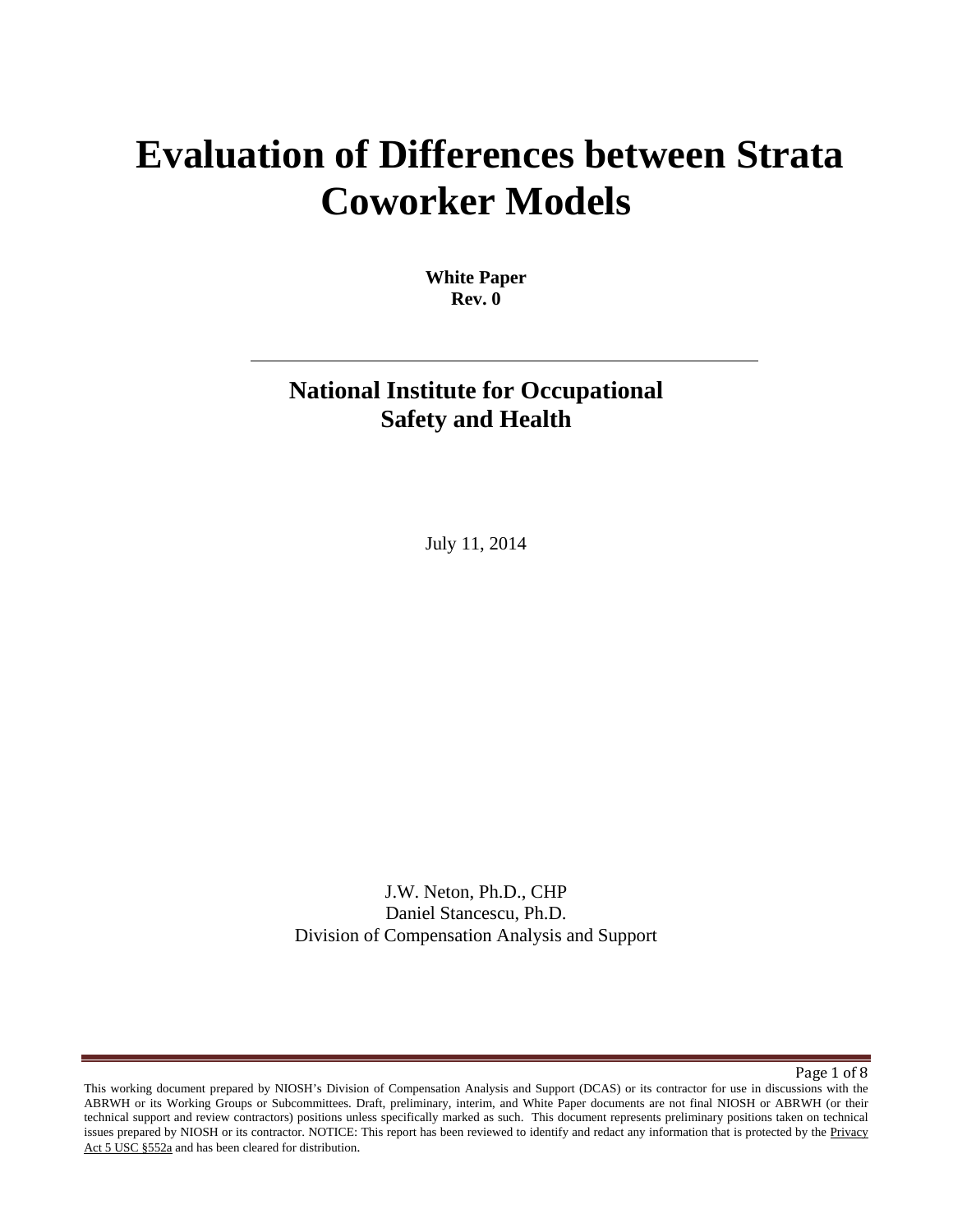### **Introduction**

ORAUT-RPRT-0053 provides a statistical approach for the evaluation of potential stratification in coworker models. The concept employs a two-tiered evaluation where the stratified distributions are first compared on a year-by-year basis (or other selected monitoring interval) to determine if any of the individual distributions are significantly different. Significance in this case is evaluated using a Monte Carlo permutation test or a Peto-Prentice test at the 0.05 significance level. If a significant difference is observed in any of the modeled time intervals, then a test of practical significance is employed. This test compares the slopes of the chronic intake models over the time periods where a statistically significant difference in the modeled distributions was observed. One of the objections raised by Sanford Cohen & Associates (SC&A) to the use of these test statistics is that they are, in certain cases, capable of only detecting large differences in geometric means between datasets. This is particularly true in the situation where there are small sample sizes and the distributions have large standard deviations.

The National Institute for Occupational Safety and Health's (NIOSH) standard practice is to use the 95<sup>th</sup> percentile value of the distribution of all monitored workers to estimate doses for all unmonitored workers with a potential to be highly exposed<sup>1</sup>. If a stratum within the all monitored workers distribution can be identified, the worker's dose would be represented by the lognormal distribution that defines that stratum. Given this, it is of interest to compare the differences between using the probability of causation  $(PC)$  outcomes for the 95<sup>th</sup> percentile value and the lognormal distribution for the stratified subset.

#### **Preliminary Evaluation**

As discussed during the April 7, 2014, Advisory Board on Radiation and Worker Health's Work Group on Special Exposure Cohort (SEC) Issues meeting<sup>2</sup>, unmonitored workers who are judged to have been highly exposed would receive the  $95<sup>th</sup>$  percentile of the all monitored workers coworker model. This value would be used as a constant to calculate the dose for the period of time covered by the coworker model. If there are sufficient data available to develop a stratified subset of the full model, the lognormal distribution of the stratified model would be used to calculate doses, rather than the 95<sup>th</sup> percentile. In this white paper, NIOSH explores the relationship between the PC generated for a stratified model and the use of the 95<sup>th</sup> percentile as a constant for the full model.

During the April  $7<sup>th</sup>$  Work Group meeting, NIOSH proposed to outline a possible strategy that could be used to make such a comparison. As part of this effort, NIOSH first evaluated the relationship that exists between the PC generated using either a distribution or a constant. That is, NIOSH determined the amount of increase in the geometric mean of a lognormal distribution required to produce a PC in

 $1$  For purposes of this discussion, a highly exposed worker would be one who routinely conducted work that had the possibility of generating airborne radioactivity.

See pages 33-59 of the meeting transcripts: <http://www.cdc.gov/niosh/ocas/pdfs/abrwh/2014/wgtr040714.pdf>

issues prepared by NIOSH or its contractor. NOTICE: This report has been reviewed to identify and redact any information that is protected by the Privacy Act  $5 \overline{ \text{USC} }$  §552a and has been cleared for distribution. This working document prepared by NIOSH's Division of Compensation Analysis and Support (DCAS) or its contractor for use in discussions with the ABRWH or its Working Groups or Subcommittees. Draft, preliminary, interim, and White Paper documents are not final NIOSH or ABRWH (or their technical support and review contractors) positions unless specifically marked as such. This document represents preliminary positions taken on technical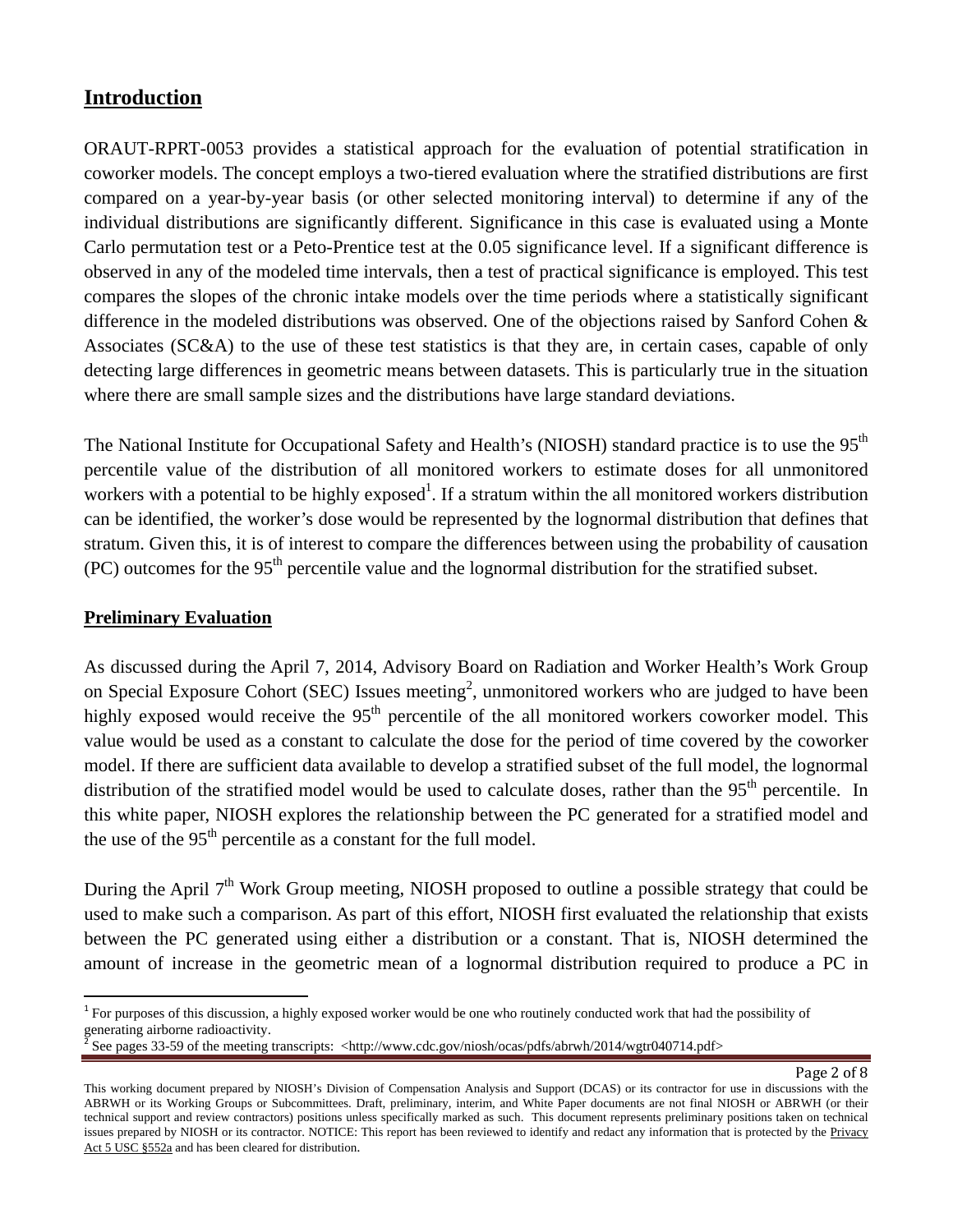the overall uncertainty of the PC calculation that will likely affect the outcome of such a comparison. NIOSH-Interactive Radio Epidemiological Program (IREP) that is equivalent to the input of the 95<sup>th</sup> percentile of the distribution as a constant. There are, of course, a number of factors that contribute to These include: 1) the type of the exposure (alpha, beta, gamma or neutron); 2) whether the exposure is chronic or acute; 3) the age at exposure and the time period between exposure and the development of a cancer; 4) the relative uncertainties associated with the full and stratified distributions; 5) the cancer model being applied to the case; and 6) gender.

Because there is substantial uncertainty associated with the radiation effectiveness associated with alpha exposure, this exposure type was chosen for the initial evaluation. The rationale behind this choice was that those parameters that tend to increase the overall uncertainty of the input dose will also tend to maximize the effect of the overall uncertainty in the PC outcome. This would have the effect of maximizing the  $99<sup>th</sup>$  percentile of the outcome of the calculation for a given dose input. The age at exposure and age at diagnosis for this analysis was fixed at 27 and 68 years for solid cancers and 33 and 49 years for leukemia. These were the median values observed for these cancers in the previous analysis of practically significant dose.

Using the above parameters, the NIOSH-IREP program was used to compute the value of the increase in geometric mean that produces the same 99<sup>th</sup> percentile PC result as the input of the 95<sup>th</sup> percentile of the lognormal distribution associated with the full model. This evaluation was done for all the 33 cancers models in NIOSH-IREP. The distribution for all monitored workers was assumed to have a geometric mean (GM) of 1 and a geometric standard deviation (GSD) of 3. As indicated in Table 1 on page 6, the 95<sup>th</sup> percentile of this distribution is equal to 6.09. This represents the value that would be used for unmonitored workers who were judged to be highly exposed. The last two columns of Table 1 provide the parameters of a lognormal distribution that produces the same 99<sup>th</sup> percentile PC result as that of using the constant equal to the  $95<sup>th</sup>$  percentile of the full model. As can be seen the results vary by cancer model, with the lowest geometric mean (2.07) associated with the cancer model for urinary organs, excluding the bladder.

If the GSDs of the all monitored worker and stratified subset models are the same, the geometric mean of the stratified model would have to be at least two times higher than the geometric mean of the full model for the stratified model to produce a more claimant favorable outcome. In other words, a stratified model would need to have a GM of 2.07 with a corresponding GSD of 3.0 to produce the same PC result as the input of the  $95<sup>th</sup>$  percentile value of 6.09 as a constant. This is based on the urinary organ cancer model which, as indicated in Table 1, required the lowest multiplier. All other cancers would need to have an even larger increase in the geometric mean to equal the PC value produced by the  $95<sup>th</sup>$  percentile as a constant.

issues prepared by NIOSH or its contractor. NOTICE: This report has been reviewed to identify and redact any information that is protected by the Privacy Act  $5 \overline{ \text{USC} }$  §552a and has been cleared for distribution. This working document prepared by NIOSH's Division of Compensation Analysis and Support (DCAS) or its contractor for use in discussions with the ABRWH or its Working Groups or Subcommittees. Draft, preliminary, interim, and White Paper documents are not final NIOSH or ABRWH (or their technical support and review contractors) positions unless specifically marked as such. This document represents preliminary positions taken on technical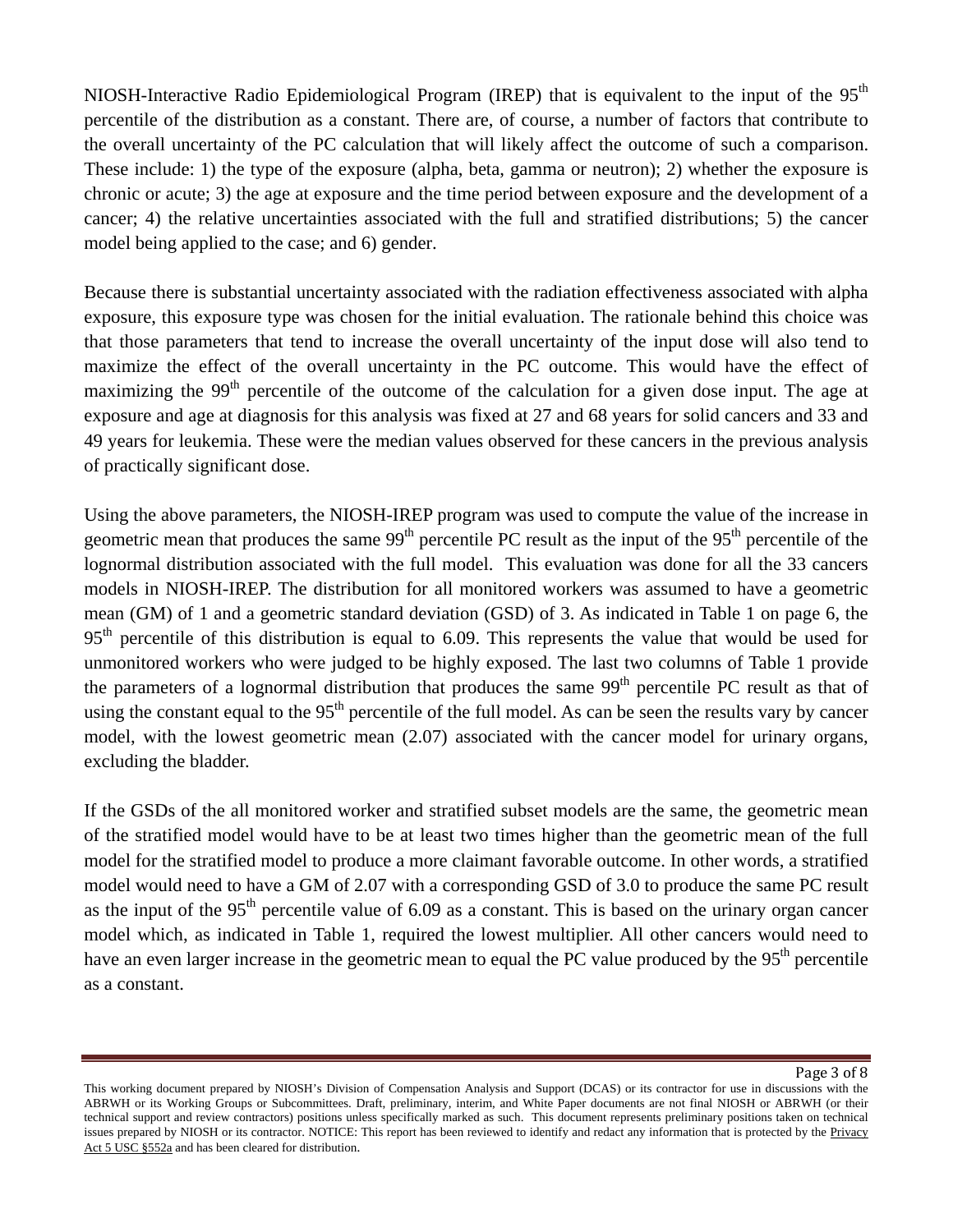The above evaluations were conducted assuming a GSD of 3.0 for both the full distribution and the stratified subset. Preliminary analysis of this relationship using increased GSDs of 4 and 5 for both the full and subset distributions indicate that the factor of two is still a reasonable approximation. When the stratified model has an increase in GSD over the full distribution, the difference in GM for the stratified model is reduced. Although it has not yet been fully evaluated, observation of a few stratified distributions indicates that the GSD tends to increase when the stratified subset has a lower GM than the full distribution. The converse of this also appears to be true. That is, the GSD for stratified models tends to be lower as the GM increases over that of the full model. This relationship requires further evaluation.

#### **Example Evaluation**

The concepts outlined above were applied to the example coworker models that were provided in Figures A-1 and A-3 of Attachment A to ORAUT-RPRT-0053, which are reproduced in Figure 1 of this document. As can be seen in Figure 1 on page 8, the full distribution that includes all monitored workers has a GM of 0.7509 and a GSD of 4.055, while the stratified subset has GM of 0.9306 and a GSD of 3.753. Even though the geometric mean for the stratified subset is almost 24 percent greater than that of the full distribution, it is likely that statistical testing would find that there is no significant difference between these two distributions. While it might be tempting to decide that it would be claimant favorable to stratify these distributions (even though they might fail the significance test) it is worth evaluating what effect this might have when applied to a PC calculation.

As described previously, the 95<sup>th</sup> percentile of the full distribution will be applied to those unmonitored workers who are judged to have been highly exposed. In this case, the  $95<sup>th</sup>$  percentile of the distribution for all monitored workers is 0.7509 x  $(4.055^{1.645}) = 7.51$ . This value is used is to account for the fact that the full distribution may be comprised of several distributions and the most highly exposed unmonitored workers could fall into the upper tail of the all worker distribution. In this way, there is less than a 5% chance that the unmonitored workers exposure is greater than the value used in his or her dose reconstruction. Once a stratified model is produced, the distribution is considered representative of the stratified subset of workers and the GM of the dose associated with the bioassay value, along with its associated GSD, will be used to generate the NIOSH-IREP output.

 other than the bladder. The urinary organ was chosen because previous testing indicated that this cancer To evaluate whether the stratified subset would produce a greater PC value than the 95<sup>th</sup> percentile of the distribution of data for all monitored workers, each scenario was run through the NIOSH-IREP calculation using the same default values as those used to establish the results provided in Table 1. That is, the worker was considered to have been: 1) male, first exposed when 27 years old; 2) chronically exposed to alpha activity; 3) diagnosed when 68 years old; and 4) developed cancer of a urinary organ model produced the most claimant favorable result. Although the input to NIOSH-IREP requires values in units of dose, the bioassay values observed were used as NIOSH-IREP inputs for this exercise. This

issues prepared by NIOSH or its contractor. NOTICE: This report has been reviewed to identify and redact any information that is protected by the Privacy Act  $5 \overline{ \text{USC} }$  §552a and has been cleared for distribution. This working document prepared by NIOSH's Division of Compensation Analysis and Support (DCAS) or its contractor for use in discussions with the ABRWH or its Working Groups or Subcommittees. Draft, preliminary, interim, and White Paper documents are not final NIOSH or ABRWH (or their technical support and review contractors) positions unless specifically marked as such. This document represents preliminary positions taken on technical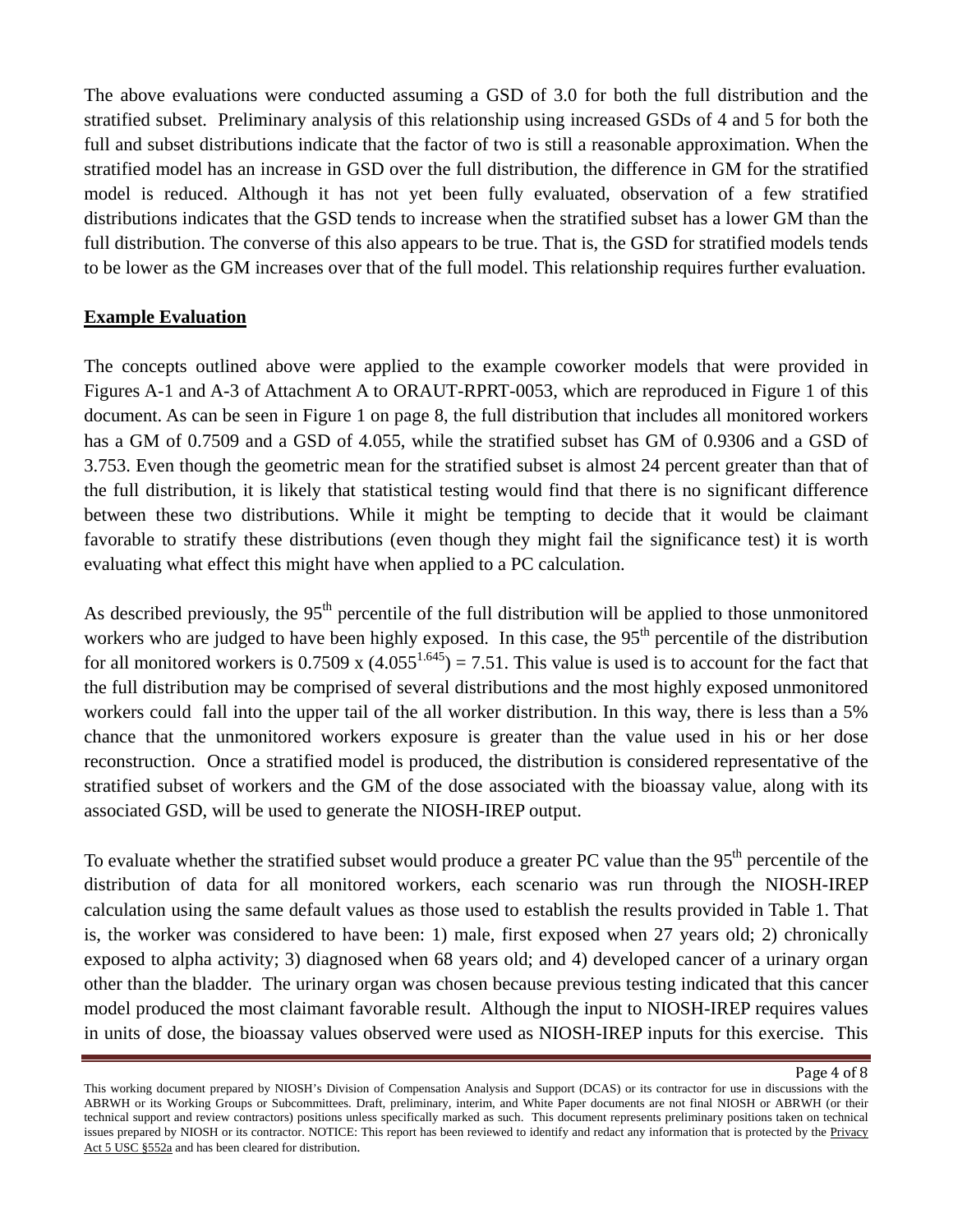is acceptable because this analysis is only interested in the relative PC outcomes between the two models. Thus, the first NIOSH-IREP run used 7.51 as the input term, while the second run used the full lognormal distribution with a GM of 0.9306 and a GSD of 3.753. At the 99<sup>th</sup> percentile, the NIOSH-IREP output results were 12.2% for the stratified subset and  $20.0\%$  for the 95<sup>th</sup> percentile of the all monitored workers distribution.

#### **Summary and Conclusions**

Because of large uncertainties associated with coworker model distributions, it is not possible to statistically detect small differences between geometric means of a coworker model based on all monitored workers and one based on an identified subset (strata) of data from the full model. This white paper has explored an alternative method of evaluating the significance of differences between coworker models that was not based on statistical considerations, but based on the probability of causation outcome. For heavily exposed, unmonitored workers it was determined that fairly large differences in geometric means between the stratified subset and the all monitored worker distributions were required to produce PC results that exceeded those produced using the 95th percentile of the all monitored worker distribution.

Under the test parameters used in this analysis, it was found that this difference was approximately a factor of two when the GSDs of the distributions being compared were the same. Although attempts were made to ensure that the comparisons made were conservative (e.g., the magnitude of the differences required was minimized), further analysis is required to evaluate the concepts explored in this white paper more fully. Nonetheless, it does appear that the inability to statistically detect small or even somewhat large (i.e., a factor of 2) differences in geometric means between distributions may be mitigated by NIOSH's claimant favorable practice of using the 95<sup>th</sup> percentile of the all monitored workers distribution. Unless a statistically significant difference is detected using the methods outlined in ORUAT-RPRT-0053, it might be more claimant favorable to continue to use the 95<sup>th</sup> percentile of the all monitored workers distribution as a constant to represent exposures to unmonitored workers who may have been highly exposed. If a statistically significant difference is detected, the subset should be stratified, regardless of the effect on the outcome of a dose reconstruction.

Page 5 of 8

issues prepared by NIOSH or its contractor. NOTICE: This report has been reviewed to identify and redact any information that is protected by the Privacy Act  $5 \overline{ \text{USC} }$  §552a and has been cleared for distribution. This working document prepared by NIOSH's Division of Compensation Analysis and Support (DCAS) or its contractor for use in discussions with the ABRWH or its Working Groups or Subcommittees. Draft, preliminary, interim, and White Paper documents are not final NIOSH or ABRWH (or their technical support and review contractors) positions unless specifically marked as such. This document represents preliminary positions taken on technical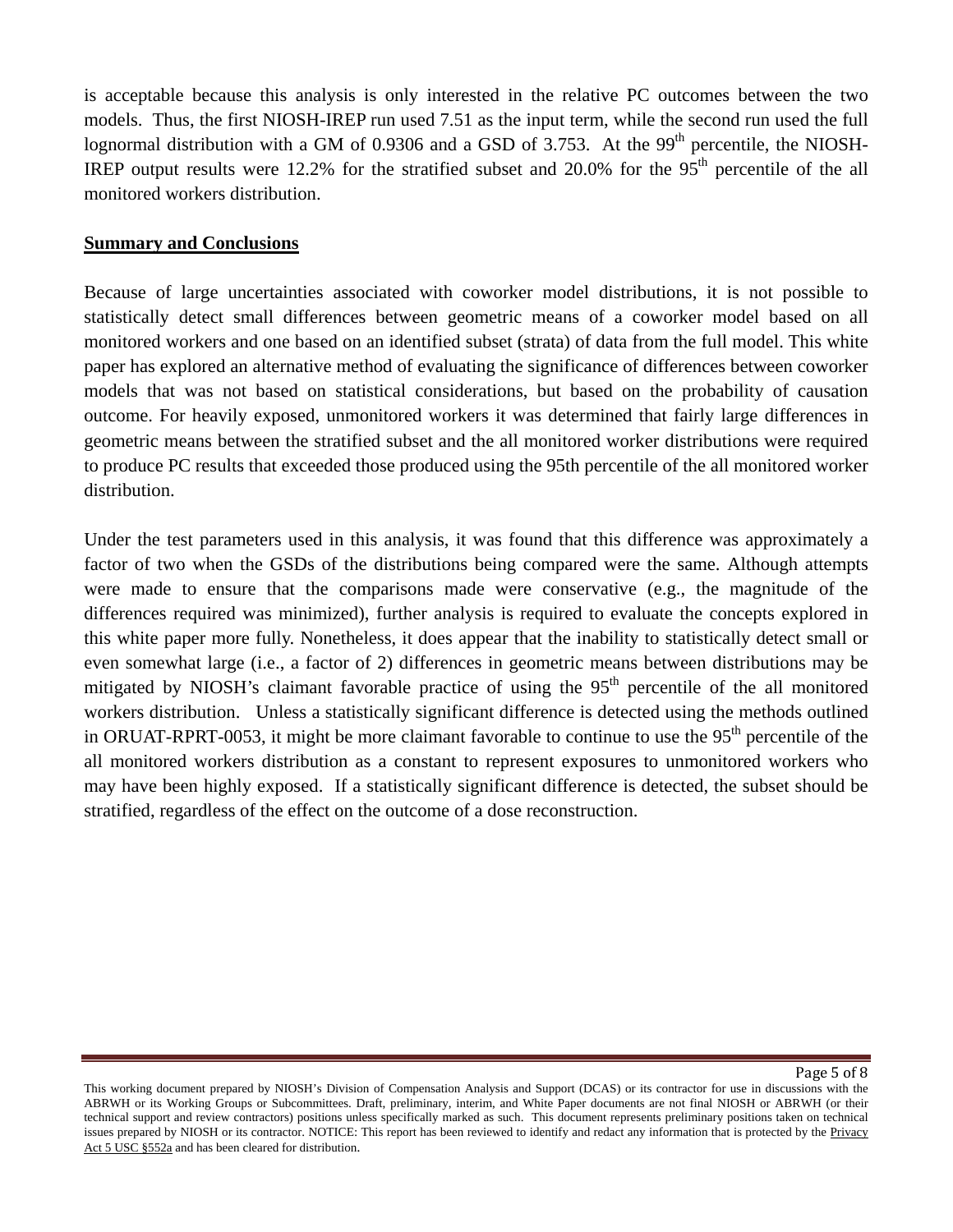#### **Table 1**

Parameters of the Lognormal dose distribution for a Stratified Model that are needed to get the same PC result in IREP, as the PC result obtained by using the constant dose equal to the  $95<sup>th</sup>$  percentile of the Full Model (continued on next page).

| <b>IREP Cancer Model</b>        | Gender | Age at<br><b>Exposure</b> | Age at<br><b>Diagnosis</b> | <b>Full Model</b>                                 | <b>Stratified Model</b> |            |
|---------------------------------|--------|---------------------------|----------------------------|---------------------------------------------------|-------------------------|------------|
|                                 |        |                           |                            | 95 <sup>th</sup> percentile<br>of Lognormal (1,3) | GM                      | <b>GSD</b> |
| Female Genitalia, excl. ovary   | Female | 27                        | 68                         | 6.09                                              | 4.11                    | 3          |
| Non-melanoma skin-Squamous Cell | Male   | 27                        | 68                         | 6.09                                              | 3.05                    | 3          |
| Leukemia, excl. CLL             | Male   | 27                        | 68                         | 6.09                                              | 2.62                    | 3          |
| Other respiratory               | Male   | 27                        | 68                         | 6.09                                              | 2.53                    | 3          |
| Chronic Lymphocytic Leukemia    | Male   | 27                        | 68                         | 6.09                                              | 2.51                    | 3          |
| Gallbladder                     | Male   | 27                        | 68                         | 6.09                                              | 2.48                    | 3          |
| All Male Genitalia              | Male   | 27                        | 68                         | 6.09                                              | 2.46                    | 3          |
| Chronic Myeloid Leukemia        | Male   | 33                        | 49                         | 6.09                                              | 2.46                    | 3          |
| Lymphoma & multiple myeloma     | Male   | 27                        | 68                         | 6.09                                              | 2.45                    | 3          |
| Stomach                         | Male   | 27                        | 68                         | 6.09                                              | 2.45                    | 3          |
| Thyroid                         | Male   | 27                        | 68                         | 6.09                                              | 2.42                    | 3          |
| Malignant melanoma              | Male   | 27                        | 68                         | 6.09                                              | 2.34                    | 3          |
| Non-melanoma skin-Basal Cell    | Male   | 27                        | 68                         | 6.09                                              | 2.34                    | 3          |
| Nervous system                  | Male   | 27                        | 68                         | 6.09                                              | 2.31                    | 3          |
| Pancreas                        | Male   | 27                        | 68                         | 6.09                                              | 2.31                    | 3          |
| Rectum                          | Male   | 27                        | 68                         | 6.09                                              | 2.31                    | 3          |
| Acute Myeloid Leukemia          | Male   | 33                        | 49                         | 6.09                                              | 2.29                    | 3          |
| Leukemia, excl. CLL             | Male   | 33                        | 49                         | 6.09                                              | 2.26                    | 3          |
| Liver                           | Male   | 27                        | 68                         | 6.09                                              | 2.26                    | 3          |
| Esophagus                       | Male   | 27                        | 68                         | 6.09                                              | 2.22                    | 3          |
| Lung                            | Male   | 27                        | 68                         | 6.09                                              | 2.22                    | 3          |
| Ovary                           | Female | 27                        | 68                         | 6.09                                              | 2.22                    | 3          |
| Oral Cavity and Pharynx         | Male   | 27                        | 68                         | 6.09                                              | 2.21                    | 3          |
| Other and ill-defined sites     | Male   | 27                        | 68                         | 6.09                                              | 2.16                    | 3          |
| Bladder                         | Male   | 27                        | 68                         | 6.09                                              | 2.15                    | 3          |
| <b>Breast</b>                   | Female | 27                        | 68                         | 6.09                                              | 2.14                    | 3          |
| Connective tissue               | Male   | 27                        | 68                         | 6.09                                              | 2.14                    | 3          |
| Eye                             | Male   | 27                        | 68                         | 6.09                                              | 2.14                    | 3          |

Page 6 of 8

issues prepared by NIOSH or its contractor. NOTICE: This report has been reviewed to identify and redact any information that is protected by the Privacy Act  $5 \overline{ \text{USC} }$  §552a and has been cleared for distribution. This working document prepared by NIOSH's Division of Compensation Analysis and Support (DCAS) or its contractor for use in discussions with the ABRWH or its Working Groups or Subcommittees. Draft, preliminary, interim, and White Paper documents are not final NIOSH or ABRWH (or their technical support and review contractors) positions unless specifically marked as such. This document represents preliminary positions taken on technical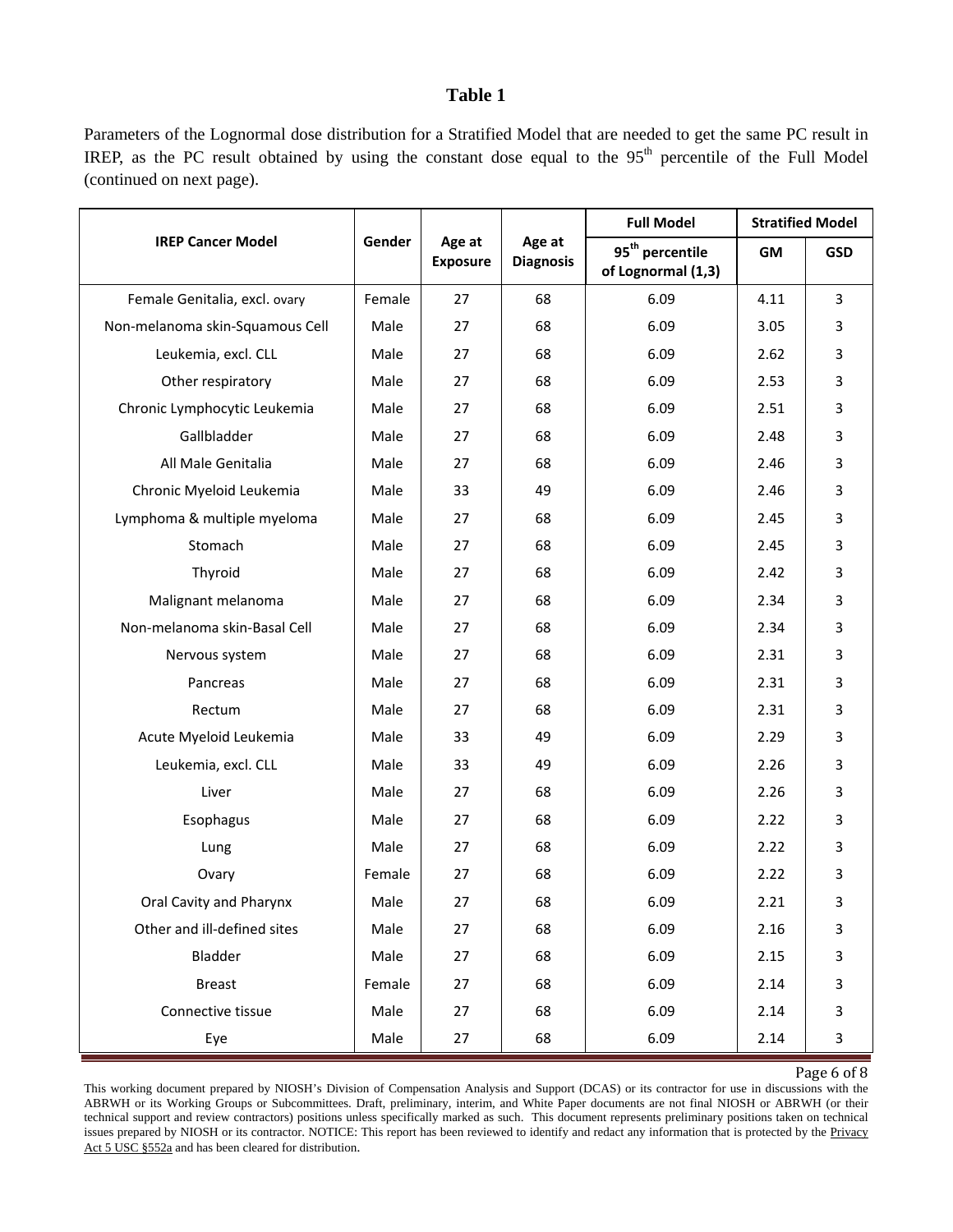| <b>IREP Cancer Model</b>          | Gender | Age at<br><b>Exposure</b> | Age at<br><b>Diagnosis</b> | <b>Full Model</b>                                 | <b>Stratified Model</b> |            |
|-----------------------------------|--------|---------------------------|----------------------------|---------------------------------------------------|-------------------------|------------|
|                                   |        |                           |                            | 95 <sup>th</sup> percentile<br>of Lognormal (1,3) | <b>GM</b>               | <b>GSD</b> |
| Acute Lymphocytic Leukemia        | Male   | 33                        | 49                         | 6.09                                              | 2.12                    | 3          |
| Bone                              | Male   | 27                        | 68                         | 6.09                                              | 2.12                    | 3          |
| All digestive                     | Male   | 27                        | 68                         | 6.09                                              | 2.11                    | 3          |
| Colon                             | Male   | 27                        | 68                         | 6.09                                              | 2.11                    | 3          |
| Other endocrine glands            | Male   | 27                        | 68                         | 6.09                                              | 2.11                    | 3          |
| <b>Breast</b>                     | Male   | 27                        | 68                         | 6.09                                              | 2.09                    | 3          |
| Urinary organs, excluding bladder | Male   | 27                        | 68                         | 6.09                                              | 2.07                    | 3          |

Page 7 of 8

issues prepared by NIOSH or its contractor. NOTICE: This report has been reviewed to identify and redact any information that is protected by the Privacy Act  $5 \overline{ \text{USC} }$  §552a and has been cleared for distribution. This working document prepared by NIOSH's Division of Compensation Analysis and Support (DCAS) or its contractor for use in discussions with the ABRWH or its Working Groups or Subcommittees. Draft, preliminary, interim, and White Paper documents are not final NIOSH or ABRWH (or their technical support and review contractors) positions unless specifically marked as such. This document represents preliminary positions taken on technical